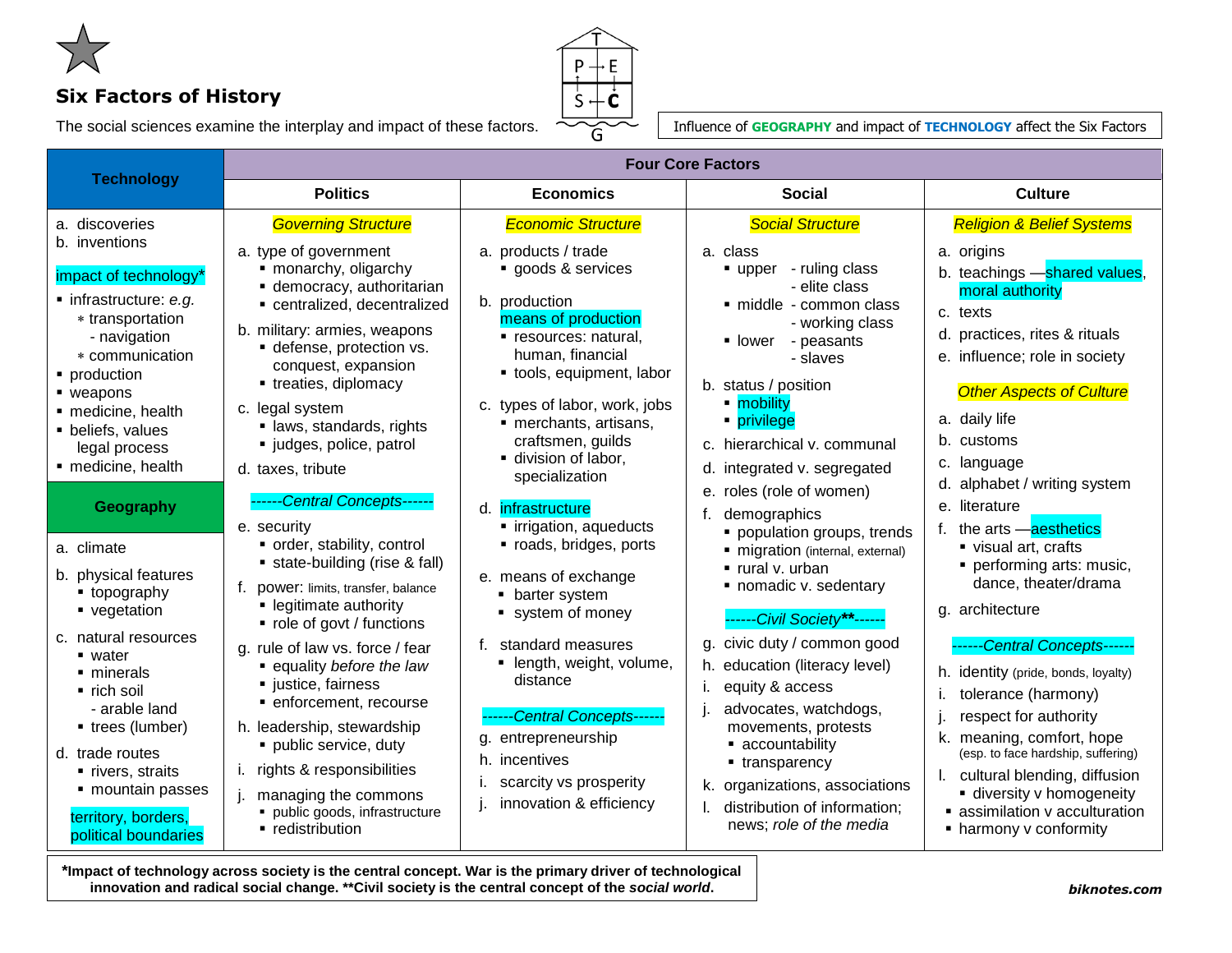

**Geography**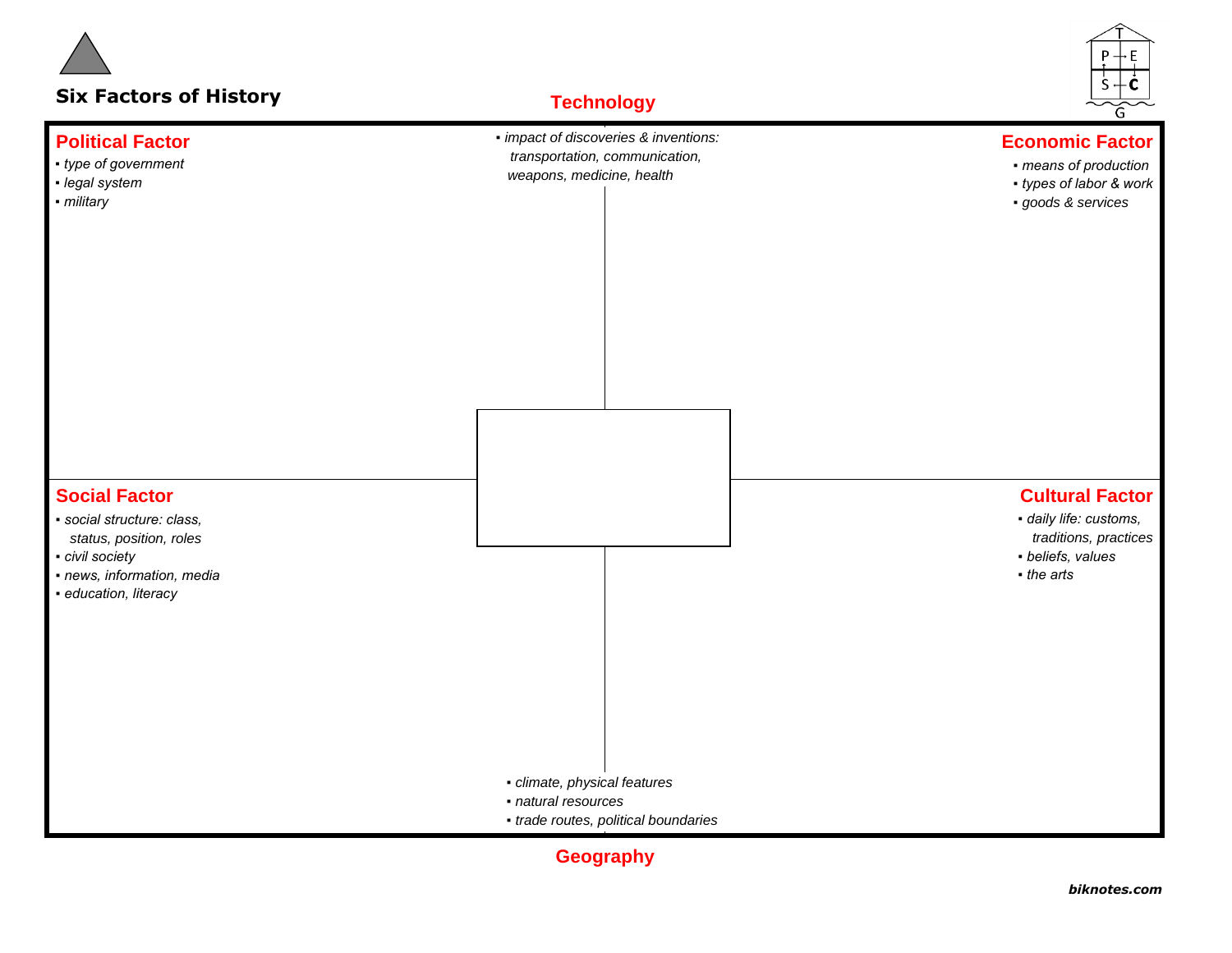

**Geography**